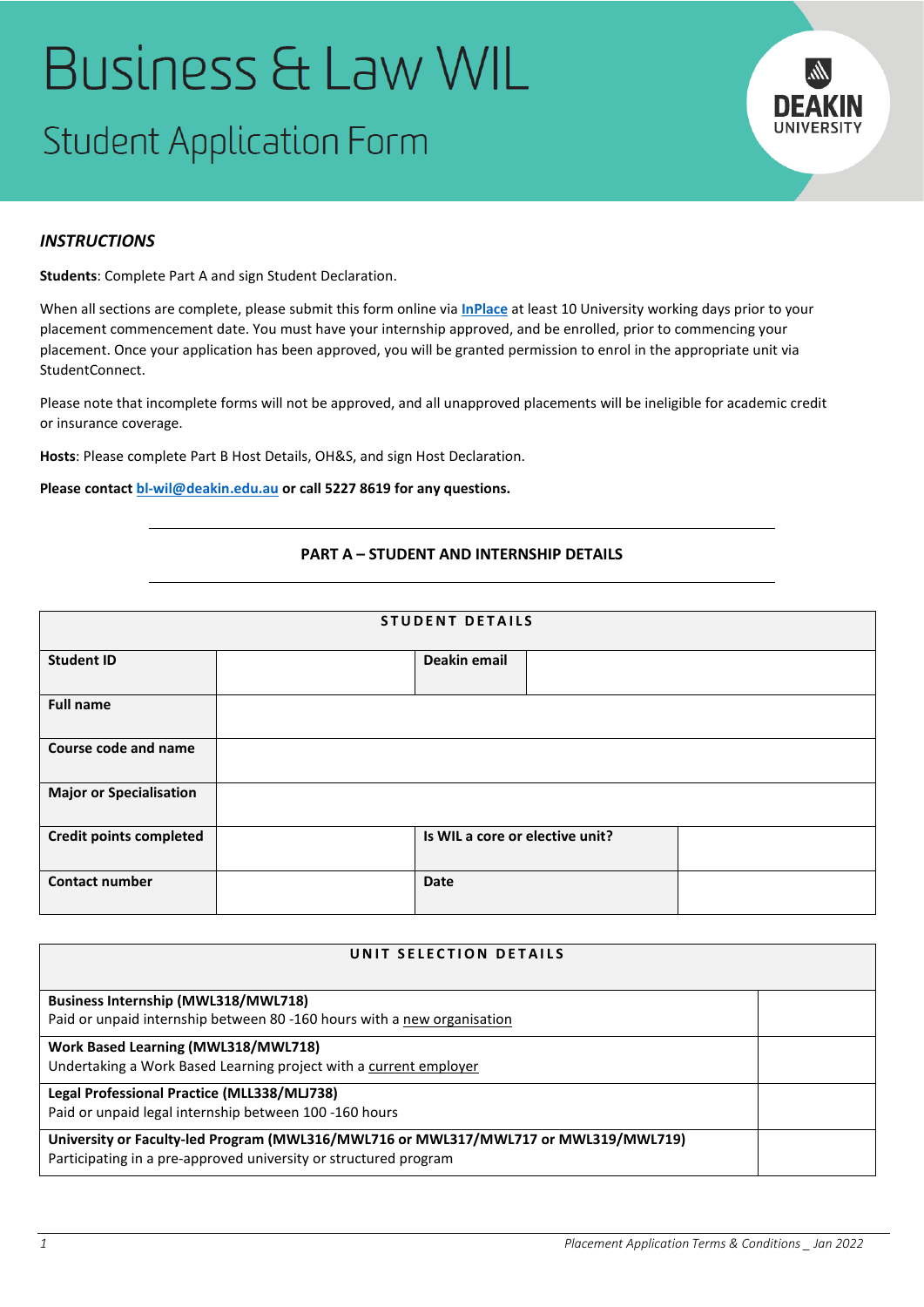| PLACEMENT DETAILS                                                                                                                                                                                                                                                                                                                                                                                                                           |  |              |  |  |                                            |            |  |
|---------------------------------------------------------------------------------------------------------------------------------------------------------------------------------------------------------------------------------------------------------------------------------------------------------------------------------------------------------------------------------------------------------------------------------------------|--|--------------|--|--|--------------------------------------------|------------|--|
| <b>Organisation name</b>                                                                                                                                                                                                                                                                                                                                                                                                                    |  |              |  |  |                                            | <b>ABN</b> |  |
| <b>Organisation website</b>                                                                                                                                                                                                                                                                                                                                                                                                                 |  |              |  |  |                                            |            |  |
| <b>Organisation industry</b>                                                                                                                                                                                                                                                                                                                                                                                                                |  |              |  |  | Internship<br>discipline focus             |            |  |
| <b>Street address</b>                                                                                                                                                                                                                                                                                                                                                                                                                       |  |              |  |  | <b>Suburb</b>                              |            |  |
| Postcode                                                                                                                                                                                                                                                                                                                                                                                                                                    |  | <b>State</b> |  |  | Country                                    |            |  |
| Project or role title                                                                                                                                                                                                                                                                                                                                                                                                                       |  |              |  |  |                                            |            |  |
| <b>Proposed start date</b>                                                                                                                                                                                                                                                                                                                                                                                                                  |  |              |  |  | Proposed end date                          |            |  |
| <b>Expected attendance</b><br>e.g. Mondays 9am-2pm                                                                                                                                                                                                                                                                                                                                                                                          |  |              |  |  | <b>Total placement</b><br>duration (hours) |            |  |
| Location<br>Working from home, office space,<br>blended, etc. Please also tell us<br>what sort of supervision will be in<br>place at the location(s).<br>Internship tasks<br>(100 words minimum)<br>Please describe and verify with the<br>host organisation the agreed tasks,<br>work type (office/computer based,<br>administrative, attendance at client<br>sites, etc.) and projects that you will<br>be supporting on your internship. |  |              |  |  |                                            |            |  |
| Learning and career goals<br>What do you hope to learn, and<br>what skills to you hope to gain from<br>your internship?                                                                                                                                                                                                                                                                                                                     |  |              |  |  |                                            |            |  |

Deakin University is collecting the personal information on this form for the purpose of organising and administering the proposed student placement described in this form. If the personal information is not provided Deakin may not be able to approve the student placement. Deakin manages personal information it holds, including requests by individuals for access to their personal information, in accordance with the Privacy and Data Protection Act 2014 (Vic). Deakin's Privacy Policy may be viewed on the Guide. Questions about privacy may be directed to the Privacy Officer on (03) 5227 8524 or by email to [privacy@deakin.edu.au](mailto:privacy@deakin.edu.au)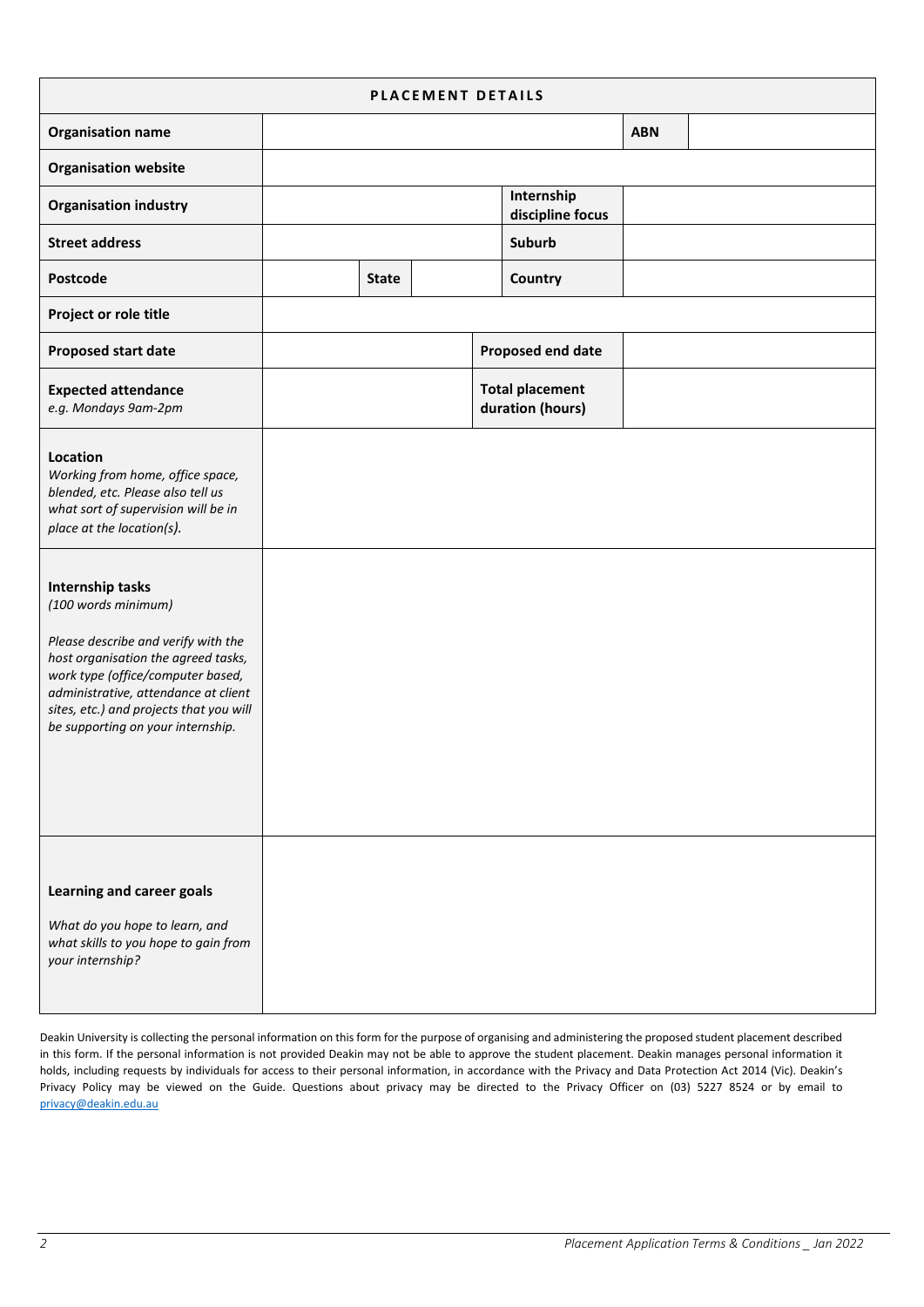#### **STUDENT OBLIGATIONS AND GUIDELINES**

## **Student Code of Conduct**

As a Deakin University student participating in an academic placement, you are expected to uphold the [Student Code of](https://www.deakin.edu.au/students/enrolment-fees-and-money/enrolments/rights-and-responsibilities)  [Conduct.](https://www.deakin.edu.au/students/enrolment-fees-and-money/enrolments/rights-and-responsibilities) To help you understand how you are expected to behave and approach your academic work, please familiarise yourself with your student [Rights and Responsibilities.](https://www.deakin.edu.au/students/enrolment-fees-and-money/enrolments/rights-and-responsibilities)

#### **Sick leave/annual leave**

Please note there is no provision for annual leave or sick leave in this placement. If you take any time off during the placement due to illness you must:

- Inform the Placement Supervisor and your Deakin WIL office or unit chair as soon as possible; and
- Make up the time during or at the end of the placement. Where your end date is required to be extended, you must notify the WIL team prior to this date.

#### **Behaviour and compliance**

You must attend at the location and on the days and times set out in this form. You must comply with all rules, regulations, protocols, procedures and by-laws of the host organisation and of Deakin University. You should also behave in a safe and professional manner and perform all allocated tasks in a diligent and competent manner.

#### **Confidentiality**

You must preserve the confidentiality of information concerning the affairs of the host organisation and its clients, and not refer to such confidential information in any material produced by you in relation to the placement without the organisation's prior written consent. You may be asked to sign confidentiality agreement(s) by the host organisation. Your obligations of confidentiality will survive the completion of the placement.

## **Intellectual property**

Intellectual property resulting from your placement (other than your assessment materials) remains with the host organisation.

## **Assessments and unit requirements**

It is your responsibility to complete all academic assessments of your placement experience, and to ensure that the requirements of the placement do not impact on your course progress. You should understand and confirm your broader course requirements prior to the commencement of the placement.

#### **Communications**

While you are on placement, you remain a student of Deakin University. As such, it is expected that you will read your Deakin email and respond to any requests from the University within 48 hours. It is also your responsibility to notify your Placement Supervisor and the Unit Chair about any concerns or issues that may arise during your placement.

#### **Termination of placement by Deakin**

At Deakin's reasonable discretion, Deakin may terminate your placement by advising you and the host organisation in writing, in the event that:

- You behave in an inappropriate or unprofessional manner (or in a manner that may tarnish Deakin's good reputation);
- you fail to commence the placement on the agreed date or are absent from the placement without acceptable reason;
- you fail to perform to the reasonable satisfaction of Deakin and the host organisation;
- you cease to be enrolled as a student or defer, intermit or discontinue the placement, or
- you are exposed to a risk to your health and safety.
- it is confirmed that you have mislead the WIL team in your application and your internship is not as described in the application form.

#### **Expenses**

It is your responsibility to pay for travel to and from the placement host site as well as any other personal expenses during the placement, including vaccinations, health and travel insurance (where applicable).

#### **Insurance**

If you are not an employee of the host while on placement, th[e Deakin University Insurance](https://www.deakin.edu.au/students/enrolment-fees-and-money/insurance/insurance-for-students-on-placements-or-work-experience) program will provide insurance cover for students during approved medical placement, community placement, practical placement, enterprise experience and work experience approved by the University. Insurance cover is provided under the following policies: General & Products Liability (including liability to host employers), Professional Indemnity, Professional Indemnity Medical Malpractice, Personal Accident and International Travel.

#### **Other Agreements**

The student placement referred to in the Placement Application to which these Terms and Conditions are attached is governed by these Terms and Conditions and is not subject to the terms of any overarching student placement agreement between Deakin and the host organisation (if any).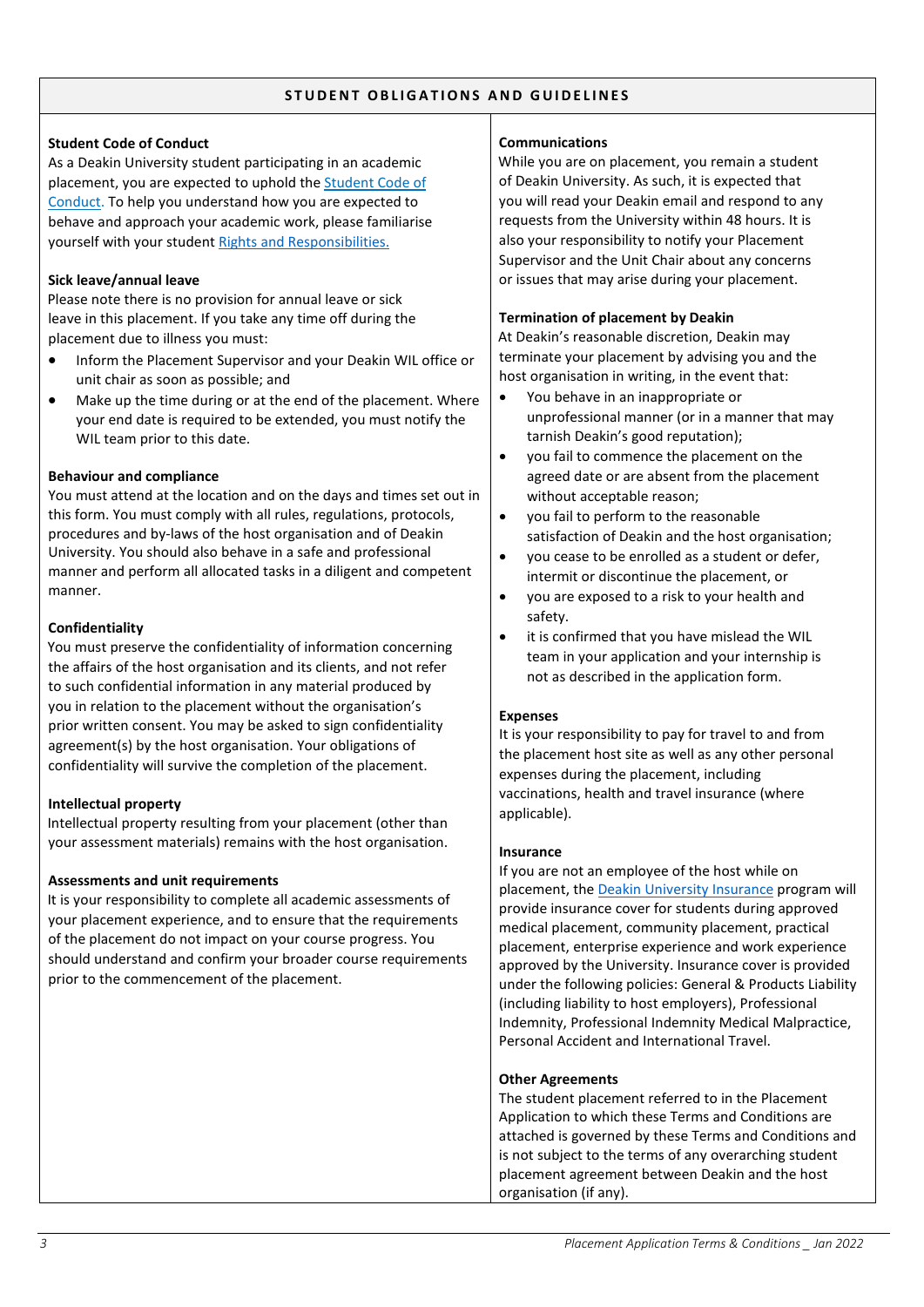#### **Placement Issues and Grievances**

If you encounter difficulties or grievances during your placement, such as difficulties with your supervisor, other staff member(s) at the host organisation and/or your Deakin Academic Supervisor or other Deakin staff we suggest:

- that in the first instance you discuss your issues directly with the person/s concerned (without involving a third party).
- If required, your WIL team is available to discuss issues you may be experiencing and to offer you support and advice. The WIL team can be contacted via email: [bl](mailto:bl-wil@deakin.edu.au)[wil@deakin.edu.au.](mailto:bl-wil@deakin.edu.au)
- If an issue is not satisfactorily resolved through informal discussion, Deakin offers a range of services that may be useful and information about the formal student complaint processes is accessible at *[deakin.edu.au/students/student-complaints](http://www.deakin.edu.au/students/student%C2%ADcomplaints)*

## **STUDENT DECLARATION**

- I declare that the information given in this application is correct and complete.
- I declare that the above placement tasks/roles are not being used toward completion of any other credit-bearing unit.
- I have advised Deakin of (any) previous/current work relationship with this organisation.
- I agree to be photographed by Deakin University during my placement and consent to the use of any photographs, video footage or audio recordings taken by the University, or provided by me or other students, for use in newsletters and other promotional material (including University webpages).
- I understand the copyright in the photographs, video footage or audio recordings is owned by the University and that where the photographs, video footage or audio recordings are placed on the University's website I may ask for their removal at any time.
- I agree to be contacted by the WIL team via my contact details provided in this application form.

| <b>Print Name (Student)</b> |             |  |
|-----------------------------|-------------|--|
| Sign                        | <b>Date</b> |  |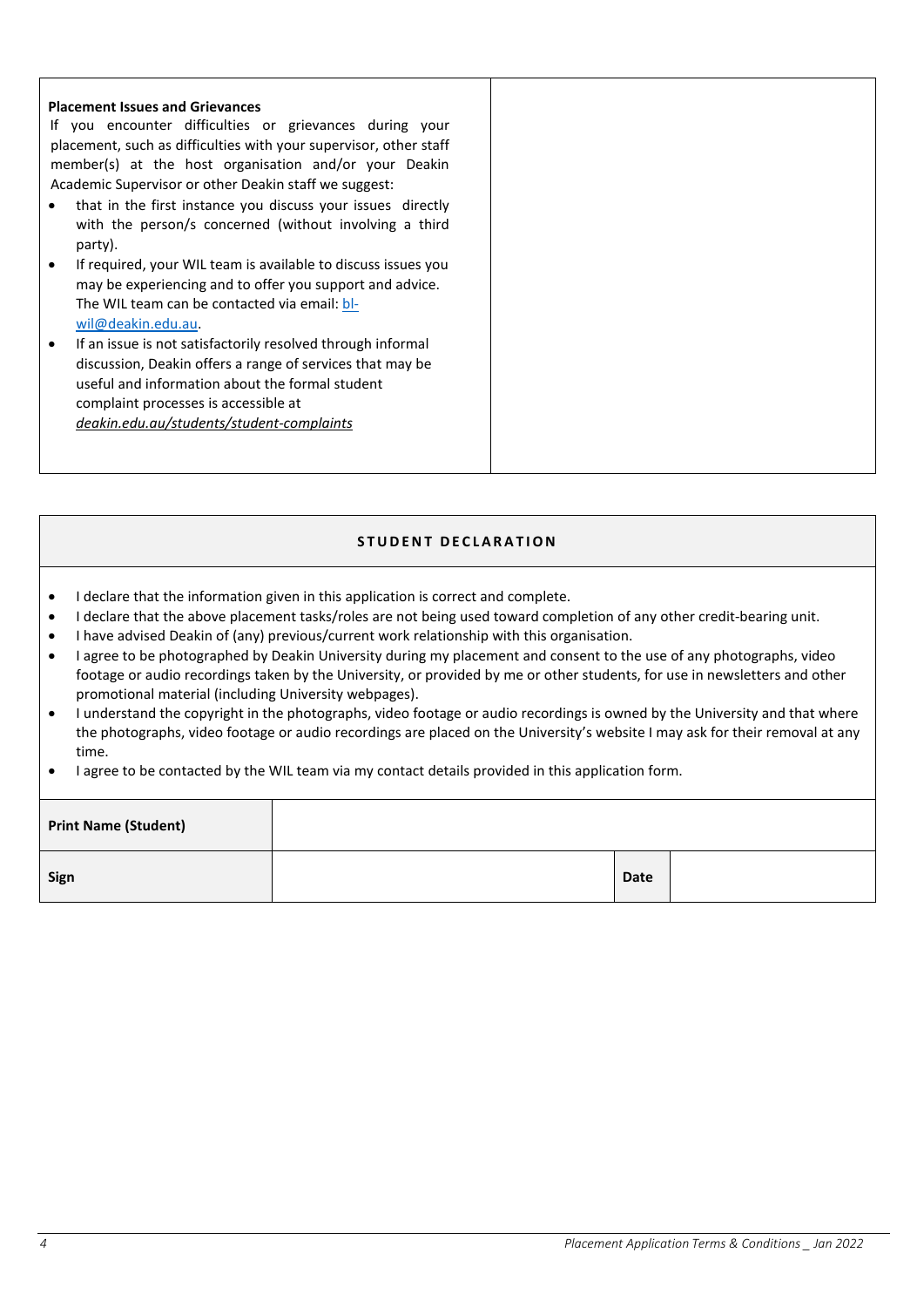# **PART B – HOST DETAILS AND OH&S**

| <b>HOST DETAILS</b>                                                                                                                                                                            |                                                                                                                                                                                                                                         |                   |  |                                                                                                                            |  |
|------------------------------------------------------------------------------------------------------------------------------------------------------------------------------------------------|-----------------------------------------------------------------------------------------------------------------------------------------------------------------------------------------------------------------------------------------|-------------------|--|----------------------------------------------------------------------------------------------------------------------------|--|
| <b>Supervisor name</b>                                                                                                                                                                         |                                                                                                                                                                                                                                         |                   |  |                                                                                                                            |  |
| <b>Position title</b>                                                                                                                                                                          |                                                                                                                                                                                                                                         | <b>Department</b> |  |                                                                                                                            |  |
| <b>Email</b>                                                                                                                                                                                   |                                                                                                                                                                                                                                         | Phone             |  |                                                                                                                            |  |
| Number of employees at organisation                                                                                                                                                            | Deakin require organisations of at least 5 employees                                                                                                                                                                                    |                   |  |                                                                                                                            |  |
|                                                                                                                                                                                                | Will the student be paid during the placement?                                                                                                                                                                                          |                   |  |                                                                                                                            |  |
|                                                                                                                                                                                                | Is the student a current or former employee, owner, or have<br>any other financial interest in the organisation?                                                                                                                        |                   |  |                                                                                                                            |  |
| Will the student be located on-site, working from home, or a<br>blended arrangement?                                                                                                           |                                                                                                                                                                                                                                         |                   |  |                                                                                                                            |  |
| Are you related to the student or have a previous working<br>relationship? If yes, what is your relationship?<br>Students should not have a family member or friend supervise<br>the placement |                                                                                                                                                                                                                                         |                   |  |                                                                                                                            |  |
| Are you able to do this?                                                                                                                                                                       | As the supervisor, you will be required to complete a short<br>supervisor evaluation at the completion of the internship.                                                                                                               |                   |  |                                                                                                                            |  |
| currently?                                                                                                                                                                                     | Have you hosted a Deakin student before, or do you have<br>students undertaking a placement with your organisation                                                                                                                      |                   |  |                                                                                                                            |  |
|                                                                                                                                                                                                | and how as their placement supervisor, you will mentor and help the student achieve these outcomes.                                                                                                                                     |                   |  | Please provide a short statement regarding the duties and outcomes you expect the student to achieve during the placement, |  |
|                                                                                                                                                                                                |                                                                                                                                                                                                                                         |                   |  |                                                                                                                            |  |
|                                                                                                                                                                                                | Please provide any other relevant information, required student competencies/licenses (driver's license, etc.), specific<br>workplace safety hazards or considerations that the Work Integrated Learning (WIL) team should be aware of. |                   |  |                                                                                                                            |  |
|                                                                                                                                                                                                |                                                                                                                                                                                                                                         |                   |  |                                                                                                                            |  |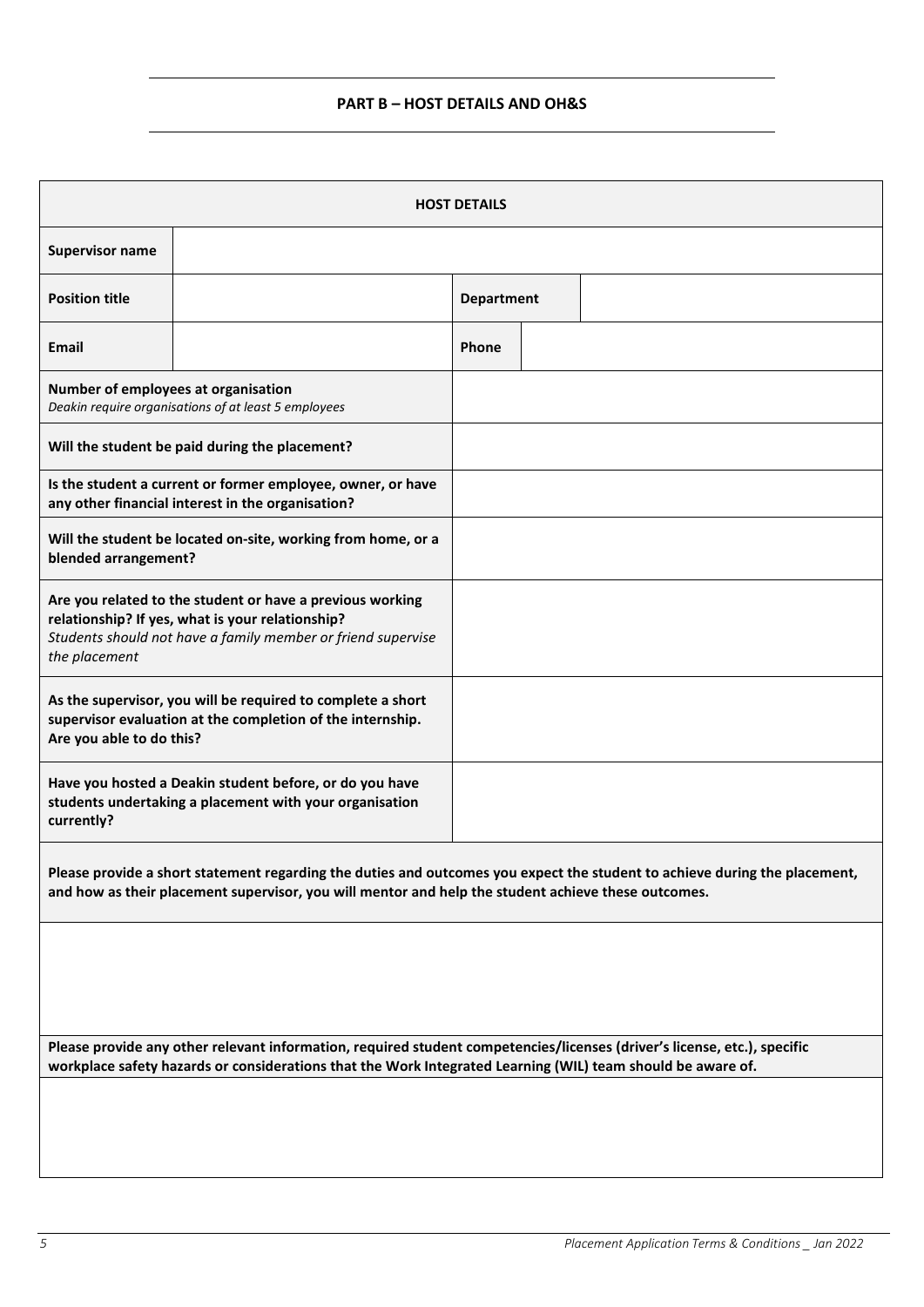## **HOST ORGANISATION HEALTH AND SAFETY QUESTIONAIRRE INCLUDING COVID-19 SAFETY**

| If the answer is 'no' to any of the below questions, Deakin may require additional information to determine the level of risk associated with the<br>proposed placement.                                                                                                                                                |            |           |
|-------------------------------------------------------------------------------------------------------------------------------------------------------------------------------------------------------------------------------------------------------------------------------------------------------------------------|------------|-----------|
| <b>Overarching OH&amp;S Policies</b>                                                                                                                                                                                                                                                                                    | <b>Yes</b> | No        |
| Is your organisation covered by an OHS Management System?<br>Policies, procedures, safe work practice documentation, etc.                                                                                                                                                                                               |            |           |
| Is your organisation registered with:                                                                                                                                                                                                                                                                                   |            |           |
| WorkSafe Victoria? or<br>ப                                                                                                                                                                                                                                                                                              |            |           |
| Other appropriate authority (interstate or international hosts only)? _<br>ш                                                                                                                                                                                                                                            |            |           |
| <b>Risk assessment</b>                                                                                                                                                                                                                                                                                                  | <b>Yes</b> | No        |
| Have you carried out a risk assessment to identify potential risks to employees and visitors to the workplace<br>where the internship will occur, including bullying, discrimination, sexual harassment or sexual assault?                                                                                              |            |           |
| Are the results of risk assessments (e.g. controls, training, etc.) implemented?                                                                                                                                                                                                                                        |            |           |
| Are there documented procedures to be followed in the event of a serious and imminent danger to people<br>at work in your organisation?                                                                                                                                                                                 |            |           |
| <b>Accidents and incidents</b>                                                                                                                                                                                                                                                                                          | Yes        | No        |
| Is there a formal procedure for reporting, investigating and recording accidents and incidents to the<br>WorkSafe Victoria Authority or other relevant authority?                                                                                                                                                       |            |           |
| Will you report to the University all recorded accidents involving Deakin students on placement?                                                                                                                                                                                                                        |            |           |
| Will you report to the University any sickness, including COVID-19 that occurs during placement?                                                                                                                                                                                                                        |            |           |
| <b>Supervision and induction</b>                                                                                                                                                                                                                                                                                        | Yes        | No        |
| Will you appoint a suitably qualified Placement Supervisor to supervise, mentor and provide performance-<br>based feedback to the student during their placement?                                                                                                                                                       |            |           |
| Will you ensure that the placement student is inducted into your organisation, will receive appropriate<br>training so that they can undertake their role safely and adhere to organisational requirements and<br>procedures? Please also provide a brief outline of the induction and training that they will receive. |            |           |
|                                                                                                                                                                                                                                                                                                                         |            |           |
| COVID-19                                                                                                                                                                                                                                                                                                                | Yes        | <b>No</b> |
| Do you have a COVID Safe Plan or relevant work health and safety plan?                                                                                                                                                                                                                                                  |            |           |
| Will you monitor and ensure your plan is regularly updated in line with relevant government information?                                                                                                                                                                                                                |            |           |
| Does your plan include safety precautions such as: physical distancing rules, use of<br>PPE or protective facemasks, good hygiene measures, attendance registers and electronic record keeping, or<br>other measures to minimize the spread of COVID-19?                                                                |            |           |
| Have you, or will you provide this information to the student?                                                                                                                                                                                                                                                          |            |           |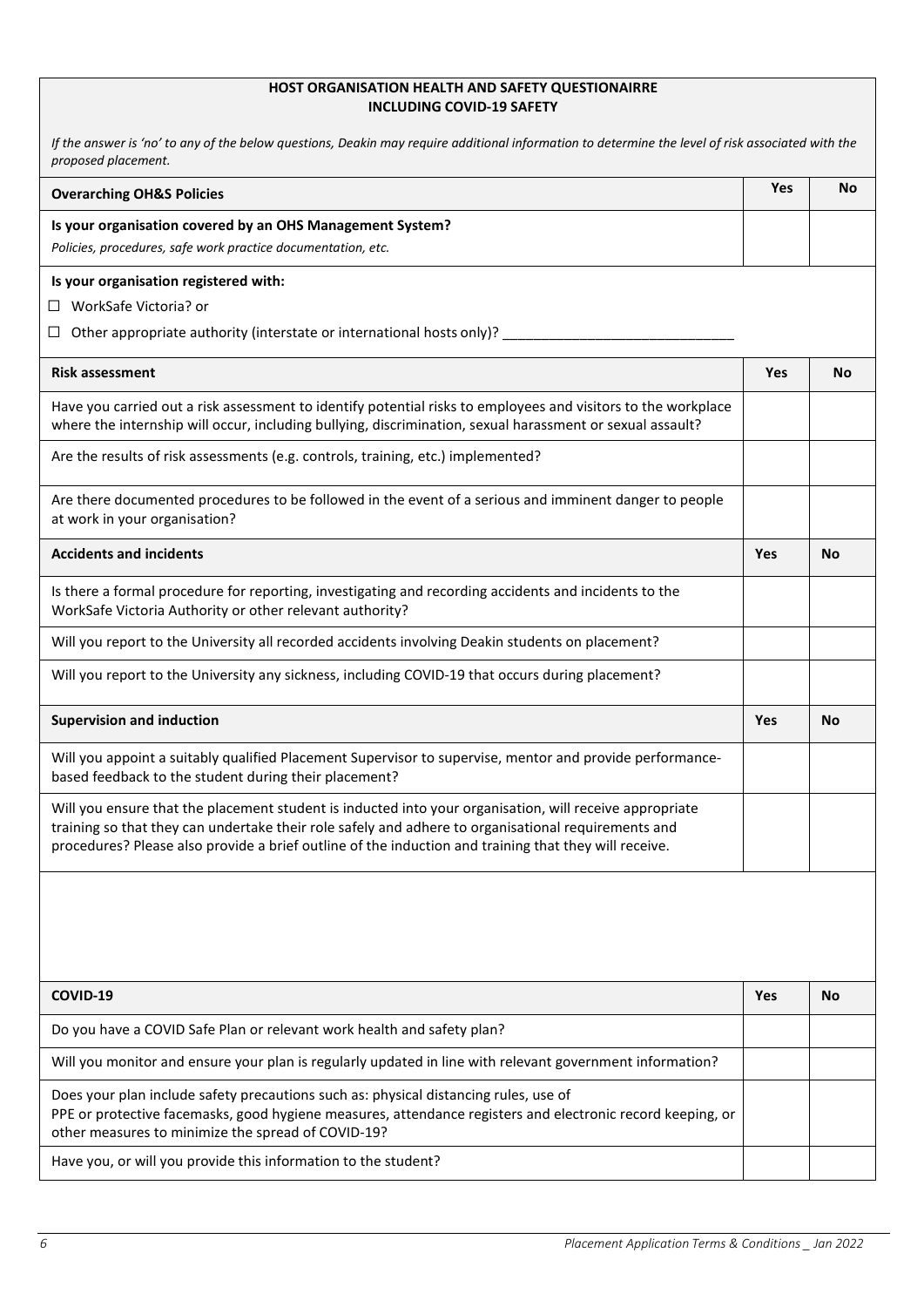## **HOST DECLARATION AND RESPONSIBILITIES**

#### **Placement Objectives**

The host organisation agrees to use its best endeavours to provide the student with experiences appropriate to their course at Deakin and consistent with the educational objectives advised by Deakin prior to the placement.

## **Safety**

The host organisation will ensure that the student receives a suitable induction to the placement site, which will include at a minimum emergency procedures and instructions for the safe use of all equipment to be used during placement.

Upon request, the host organisation will make available to the student and to Deakin, copies of relevant policies, regulations, records of inductions and safety information (risk assessments, etc.) of the placement site pertaining to health and safety. The host organisation will notify Deakin promptly if the student is injured during placement.

## **Supervision and feedback**

The host organisation will provide suitably qualified staff to supervise the student during the placement, monitor the student's work and be reasonably available to meet with the student to answer any questions for the student about placement. The host organisation will provide students with access to training and materials relevant to the placement goals.

Deakin is responsible for the assessment of the student's progress. The host organisation agrees to provide feedback in the form provided by Deakin at the specified times (typically mid and end point of placement).

# **Off-Site Placements**

If some or all of the placement activities are to be carried out at the student's residence or at another location not under the control of the organisation, the organisation must ensure that the student has access to equipment and systems necessary to perform all placement tasks effectively and are able to communicate on a weekly basis (or as agreed) with their nominated supervisor at the organisation.

# **Working with Children Check and Police Check (if applicable)**

If required, the student will provide a copy of their Working with Children Check and Police Check on their first day of placement to be sighted by the host organisation. The host organisation must not photocopy the documents and they remain the property of the student at all times.

## **Discipline**

While Deakin is responsible for student discipline during the placement, the student will be bound by the host organisation's rules and procedures and the host organisation may instruct the student on matters affecting the provision of services to its clients, and the student must promptly comply with such instructions.

## **Confidentiality and Privacy**

The host organisation will keep confidential all personal information about the student. The host organisation will use or disclose such information only to enable the student to undertake the placement, to communicate with Deakin on any matter arising from the placement, and to provide to Deakin confidential feedback on the student's performance during placement. These obligations of confidentiality will survive the completion of the placement.

## **Intellectual Property**

The host organisation agrees and acknowledges that: 1. subject to paragraph (2), intellectual property in materials resulting from the placement will vest in the host organisation; 2. intellectual property in materials produced by the student for the purposes of assessment will vest in the student; and 3. the student will not include any intellectual property or confidential information of the host organisation in materials produced for assessment without the prior consent of the host organisation, which will not be unreasonably withheld.

## **Insurance**

The host organisation will hold and maintain appropriate insurance during the placement, including public liability insurance. Where the student is not an employee of the host while on placement. Deakin will hold and maintain *Public Liability Insurance; - Professional Indemnity Insurance; - Personal Accident Insurance* in respect of that student.